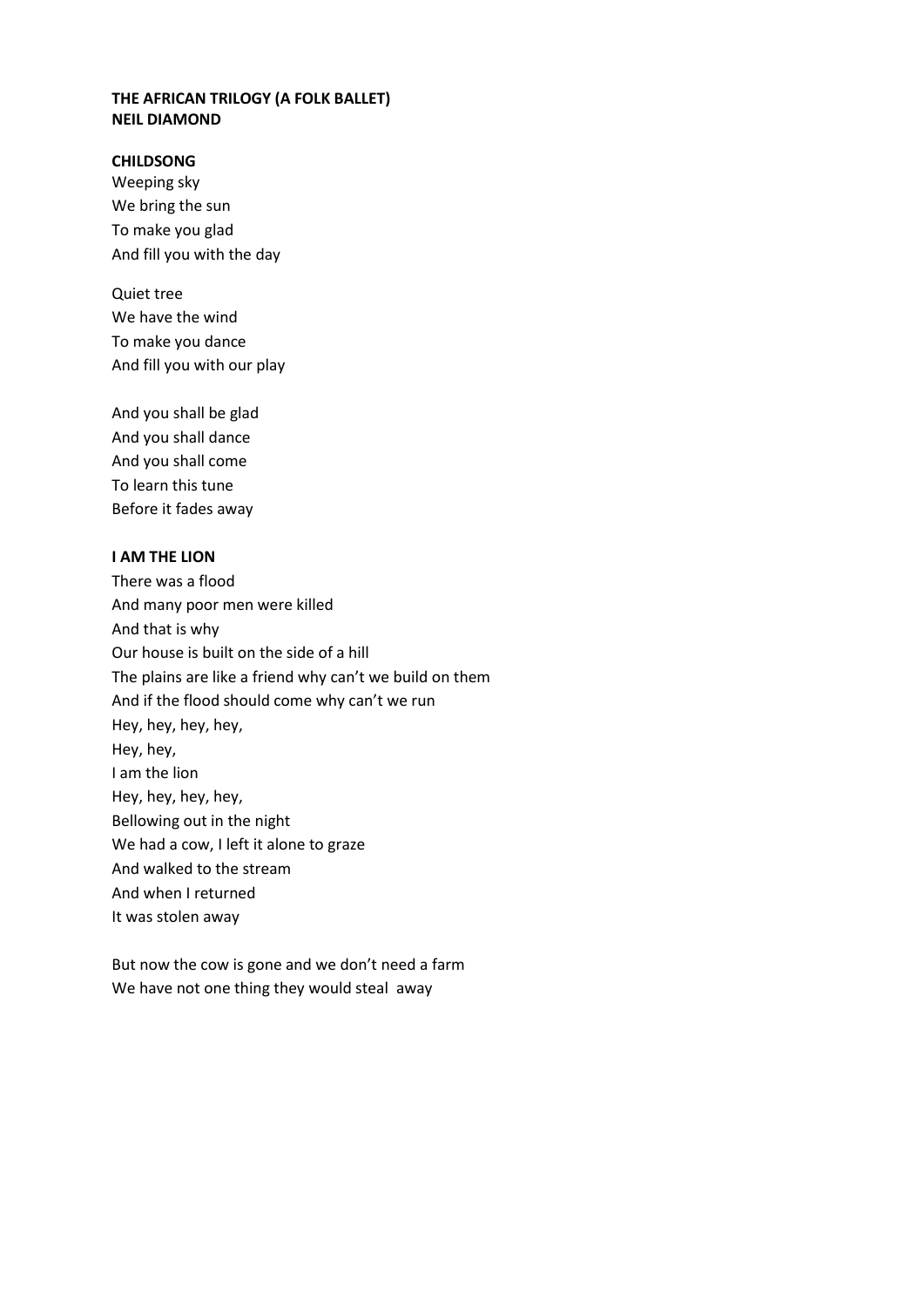### **SOOLAIMON**

Come she come say Ride on the night Sun becomes day Day shall provide

#### *Chorus*

Soo, Soolaimon Soolai, soolai, Soolaimon Soo, Soolaimon Soolai, soolai, Soolaimon Soo, Soolaimon Soolai, soolai, Soolaimon

God of my want, want, want Lord of my need, need, need Leading me on, on, on On to the woman, she dance for the sun God of my day, day, day Lord of my night, night, night Seek for the way, way, way Taking me home She callin'

Bring home my name On the wings of a flea Wind in the plains Dance once for me

Soo, Soolaimon Soolai, soolai, Soolaimon Soo, Soolaimon Soolai, soolai, Soolaimon Soo, Soolaimon Soolai, soolai, Soolaimon

*Repeat Chorus* God of my want, want, want Lord of my need, need, need Leading me on, on, on On to the woman, she dance for the sun God of my day, day, day Lord of my night, night, night Seek for the way, way, way Taking me home

God of my want, want, want Lord of my need, need, need Leading me on, on, on On to the woman, she dance for the sun God of my day, day, day Lord of my night, night, night Seek for the way, way, way Taking me home